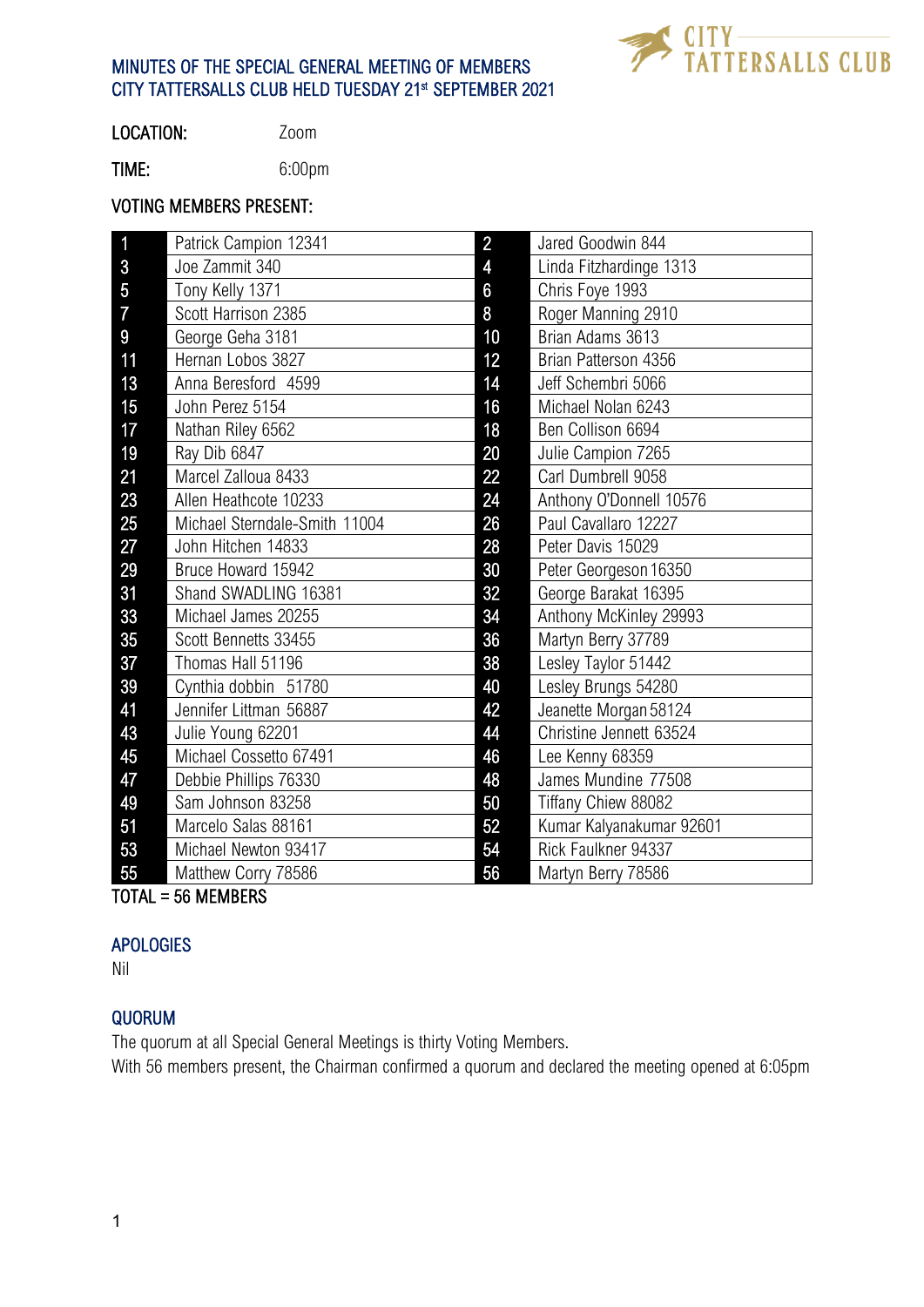

## BUSINESS OF THE SPECIAL GENERAL MEETING

### RESOLUTION 1 – CHANGES TO THE CLUB RULES

*To confirm the following resolution which was previously passed by the members at the Annual General Meeting held on 25 May 2021:*

*That the members approve to amend the Club Rules as set out in the 'City Tattersall's Club – Proposed Changes to Club Rules 2021' document provided to Voting Members with the 'Notice of Annual General Meeting' to be considered at the Annual General Meeting held on 25 May 2021.* 

#### EXPLANATORY NOTE:

- 1.1 Another copy of the 'City Tattersall's Club Proposed Changes to Club Rules 2021' document is provided with this Notice of Special General Meeting.
- 1.2 Resolution 1 of this Special General Meeting must be passed by a simple majority (i.e. 50%) of the Voting Members who cast a vote.
- 1.3 At the last meeting on 25 May 2021, the Members unanimously voted in favour of amending the Club Rules.
- 1.4 Under section 5 of the City Tattersall's Club Act 1912 (NSW) and clause 23.3 of the Club Rules, after any change to the Club Rules has been carried at any meeting of the Club, the Chairman must convene another meeting of the Club for the purpose of confirming or rejecting the change.
- 1.5 The proposed changes to the Club Rules have been proposed by the Board to allow members to elect directors by way of electronic ballot (instead of paper ballot), to remove the class of Silver Member, to allow the Board to offer a category of membership called 'Perpetual Member', to clarify and modernise the way meeting of members may be held, and to clarify how a Member may resign.
- 1.6 Electronic Ballot It is proposed to allow members to be able to elect a director by way of electronic ballot, in line with the advancements in technology and democratic practices around the world.
- 1.7 Silver Members It is proposed to remove the class of Silver Member to streamline the classes of membership available. The remaining membership classes will be: Gold Member, Social Member, Life Member, Provisional Member, Honorary Member or Temporary Member.
- 1.8 Perpetual Members It is proposed to allow the Board to offer a category of membership called 'Perpetual Member'. This is not a separate class of membership, but rather a combination of membership classes which would allow a person to become:
	- (a) a Junior Member for such period of time until they become a Gold Member under clause 39A.5 of the Club Rules, and then remain a Gold Member until such time as they become a Life Member under clause of the Club Rules; or
	- (b) a Gold Member until such time as they become a Life Member under clause **Error!** Reference source not found. of the Club Rules.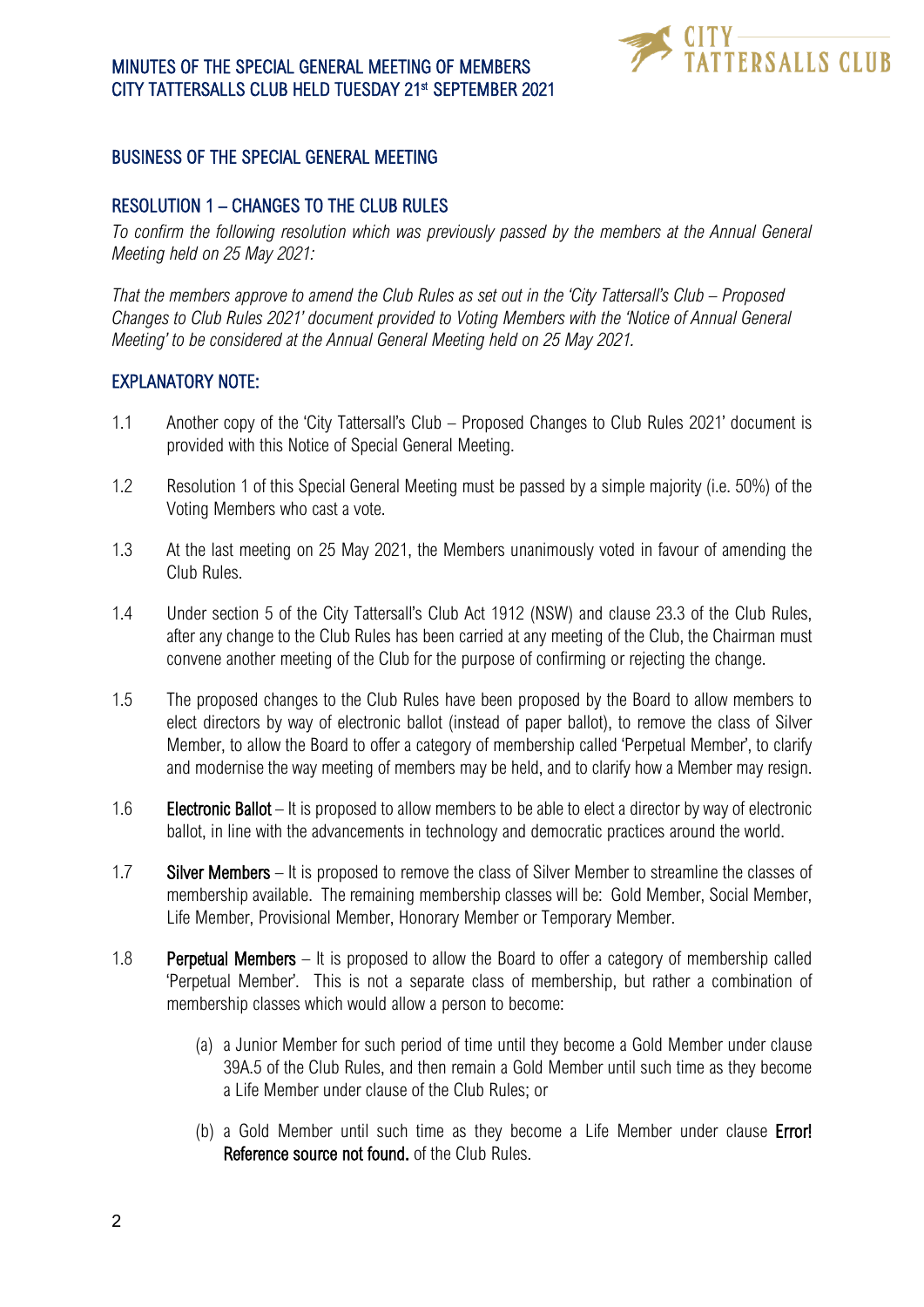

- 1.9 Meetings of Members It is proposed to amend clause 21.1 of the Club Rules to clarify that meetings of members can be held at any two or more venues linked together by any technology which allows members to listen and to be heard. The wording used is more consistent with the wording used in constitutions currently being adopted by modern registered clubs.
- 1.10 Resignation of Members It is proposed to amend clause 50 of the Club Rules to resign their membership without the need to display their names.

Moved by Ray Dib #6847 Seconded by Shand Swadling #16381

The motion was carried with a member approval of 96%

#### RESOLUTION 2 – CHANGES TO THE CLUB RULES

*To confirm the following resolution which was previously passed by the members at the second Special General Meeting of Members held on 3 August 2021:*

#### Conditional upon license transfer approval by the independent Liquor and Gaming Authority*.*

*That on the date on which the Independent Liquor and Gaming Authority transfers the club licence of the Combined Services RSL Club Co-operative Limited (subject to Deed of Company Arrangement) ABN 13 485 506 734 trading as Barracks on Barrack to the Chairman of City Tattersall's Club for and on behalf of City Tattersall's Club the Rules of City Tattersall's Club be amended by:*

> • inserting *the following definition in clause 3.1 in alphabetical order:* BoB *means Combined Services RSL Club Co-operative Limited (subject to Deed of Company Arrangement) ABN 13 485 506 734 trading as Barracks on Barrack.*

BoB Amalgamation Date *means the date on which the Independent Liquor and Gaming Authority transfers the club licence of Combined Services RSL Club Co-operative Limited (subject to Deed of Company Arrangement) ABN 13 485 506 734 trading as Barracks on Barrack to Chairman of City Tattersall's Club for and on behalf of City Tattersall's Club.*

BoB Amalgamation Documents *means the Memorandum of Understanding and Deed of Amalgamation between the Club and BoB which sets out the agreement to amalgamate BoB and the Club.*

- inserting *the following new clause 33.3 after 33.2:*
	- *33.3 Those members who were financial full members of BoB and whose names were entered in the Register of Members of BoB on the date on which the Independent Liquor and Gaming Authority transfers the club licence of BoB to the Club (or to the Chairman of the Club to be held for and on behalf of the Club) shall, for the purposes of section 17AC(2) of the Registered Clubs Act, be identified in the Club's Register of Members as Barracks on Barrack Members.*
- inserting *new clause 37.1(c) and renumbering clause 37.1(c) to 37.1(d), 37.1(d) to 37.1(e) and 37.1(e) to 37.1(f):*
	- *37.1(c) he or she is a life member of BoB on the day immediately before the BoB Amalgamation Date and submits an application to be a member of the Club; or*
- inserting *new clause 40.15 to read:*
	- *40.15 Clauses 40.1 to 40.14 shall not apply in respect of the election of BoB's members to membership of the Club and BoB's members will be elected to membership of the Club in accordance with the procedure set out in the BoB Amalgamation*